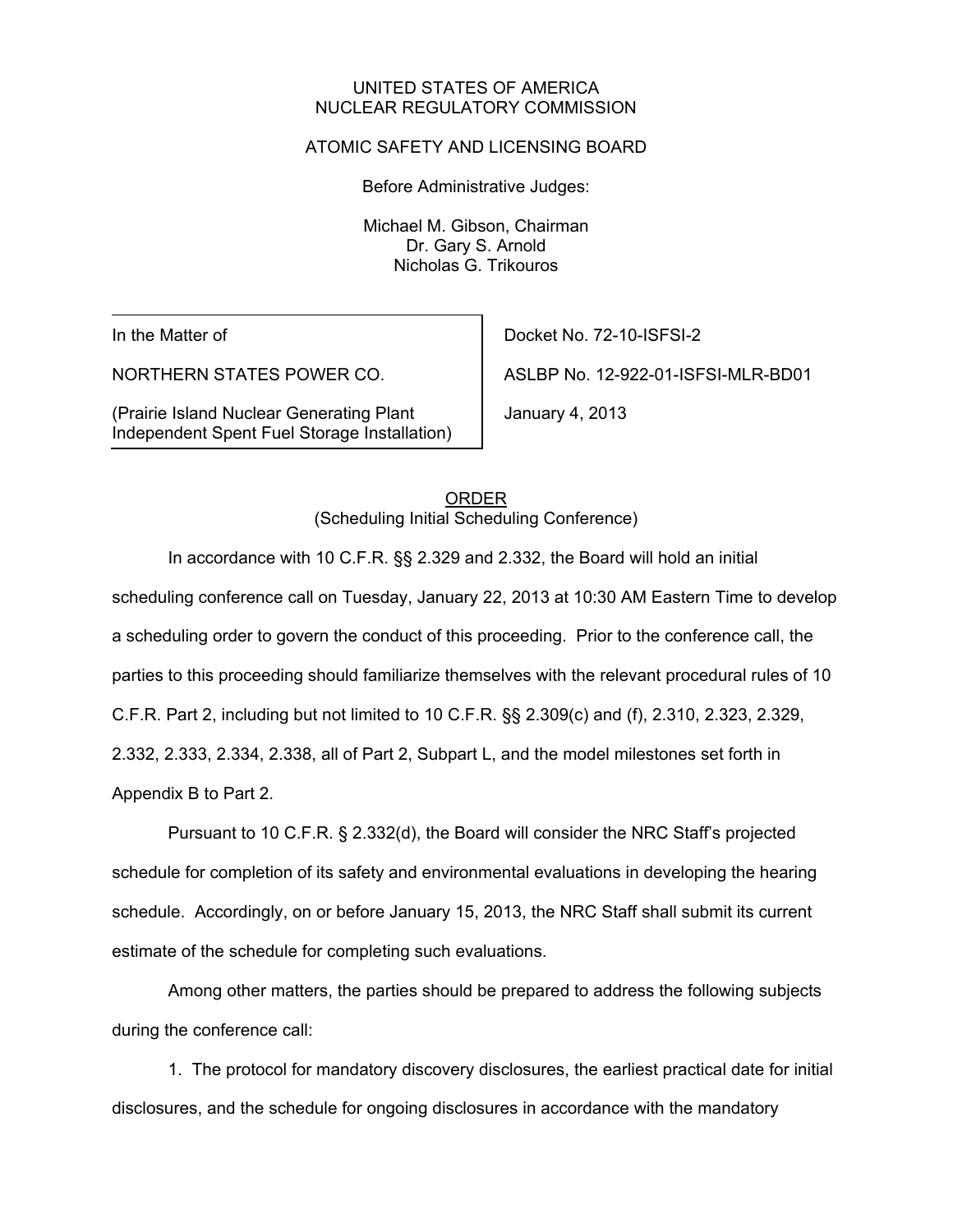discovery disclosure requirements of 10 C.F.R. § 2.336 and the hearing file requirements of 10 C.F.R. § 2.1203.

2. The degree to which the Board's consideration of summary disposition motions will expedite the proceeding and, if so, suggestions for modifying the time limits set in 10 C.F.R. § 2.1205(a) to ensure motions for summary disposition will not impede the parties' preparation for the evidentiary hearing.

3. Suggested time limits for motions for leave to file new or amended contentions pursuant to 10 C.F.R. § 2.309(c).

4. Suggested time limits for filing the parties' final lists of potential witnesses for each contention pursuant to 10 C.F.R. § 2.336(a)(1).

5. Opportunities for the clarification, simplification, or specification of the issues in accordance with 10 C.F.R. § 2.329(c)(1).

6. The necessity or desirability of amending pleadings in accordance with 10 C.F.R.  $§$  2.329(c)(3).

7. Opportunities for the settlement of issues or contentions, including the utility of appointing a settlement judge pursuant to 10 C.F.R. § 2.338.

8. Whether a site visit would be helpful to the Board in the resolution of the admitted contentions, and if so, when the site visit might occur.

9. Whether the parties' filing of their respective initial written statements of position and written testimony with supporting affidavits, pursuant to 10 C.F.R. § 2.1207(a)(1), should occur simultaneously or sequentially, and if sequentially, in what order.

10. Suggested time limits for the filing of motions for cross-examination under 10 C.F.R.  $\S 2.1204(b).$ <sup>1</sup>

 $\overline{a}$ 

- 2 -

<sup>&</sup>lt;sup>1</sup> See generally Citizens Awareness Network v. United States, 391 F.3d 338, 353-54 (1st Cir. 2004).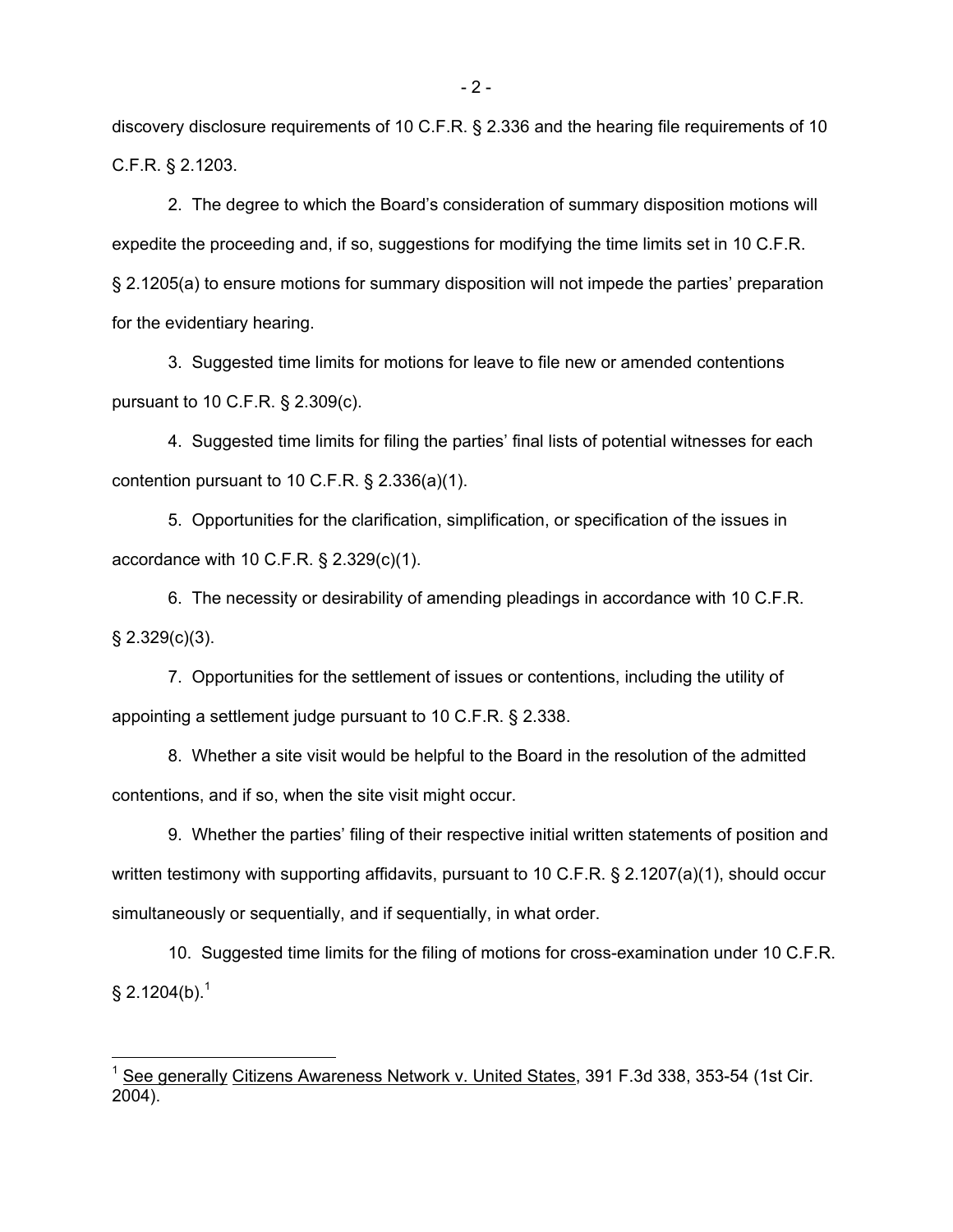11. Any other procedural or scheduling matter that the Board may deem appropriate. Before the conference call, the parties shall confer in good faith for the purpose of reaching agreement on the foregoing issues, insofar as practicable. If disagreement occurs on a significant issue, the Board may call for the submission of briefs or separate written proposals on relevant issues after the prehearing conference call.

Most of the foregoing matters are addressed (in the context of a different proceeding) in the Initial Scheduling Order in Exelon Nuclear Texas Holdings, LLC (Victoria County Station Site), Docket No. 52-042, ASLBP No. 11-908-01-ESP-BD01. $^2$  During the initial scheduling conference call herein, the parties should be prepared to explain, on a point-by-point basis, why a similar order should not be issued here.

On or before Friday, January 18, 2013, representatives of each of the parties should contact the Board's law clerk, James Maltese, either by phone at 301-415-5123 or by email at James.Maltese@nrc.gov, to obtain the telephone number and pass code for the prehearing conference call. Members of the public or media who wish to listen to this conference call may do so, and should contact Mr. Maltese at the above number for the requisite information.

It is so ORDERED.

## FOR THE ATOMIC SAFETY AND LICENSING BOARD

*/RA/*

 Michael M. Gibson **CHAIRMAN** 

Rockville, Maryland January 4, 2013

 $\overline{a}$ 

 $\overline{\phantom{a}}$  , which is a set of the set of the set of the set of the set of the set of the set of the set of the set of the set of the set of the set of the set of the set of the set of the set of the set of the set of th

<sup>&</sup>lt;sup>2</sup> Licensing Board Order (Initial Scheduling Order) (Aug. 10, 2011) (unpublished).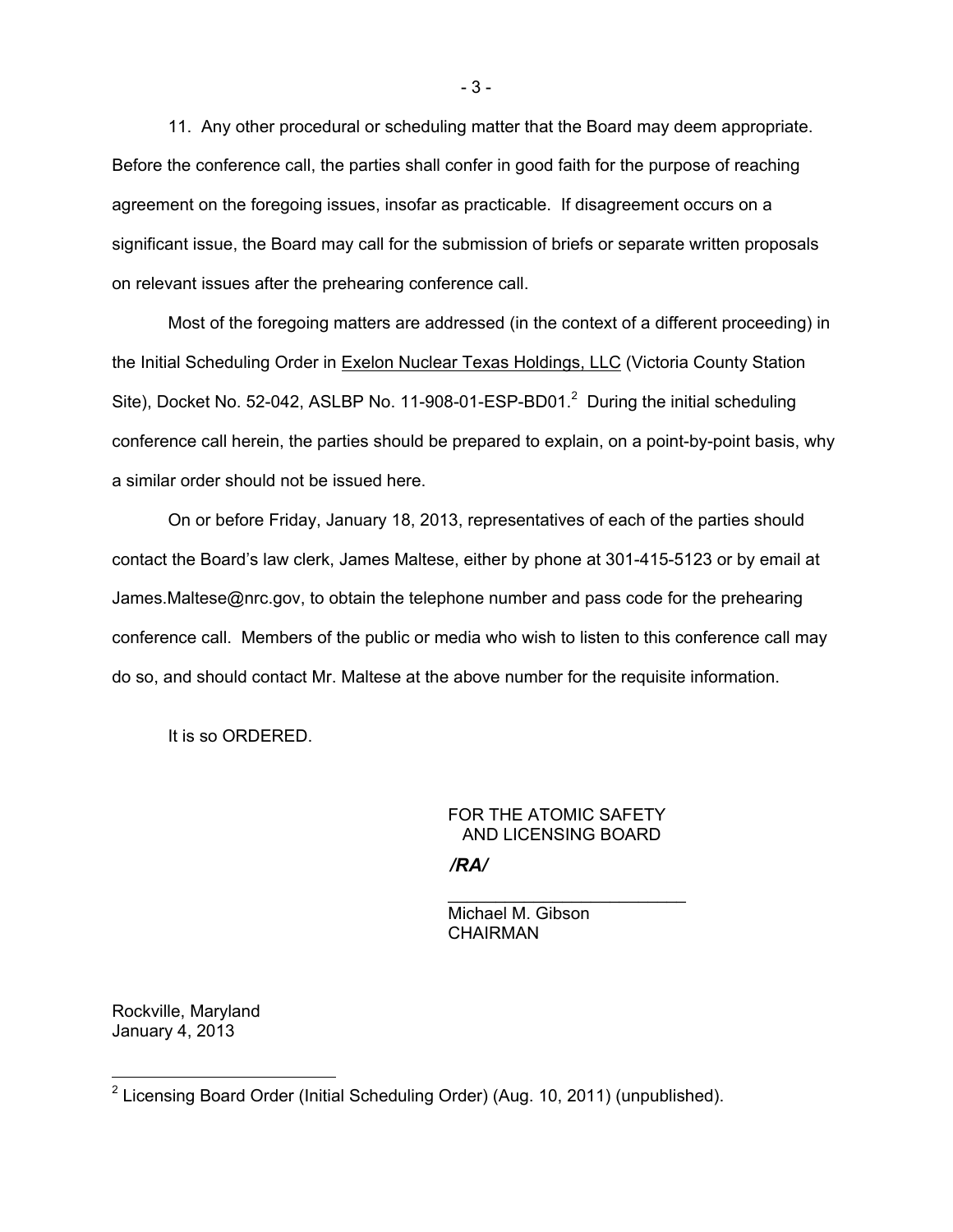### UNITED STATES OF AMERICA NUCLEAR REGULATORY COMMISSION

In the Matter of )

Northern States Power Company (and Conserved Conserved Conserved) Docket No. 72-10-ISFSI-2

(Prairie Island Nuclear Generating Plant, ) Independent Spent Fuel Storage Installation) )

) and the contract of  $\mathcal{L}$ 

) and the contract of  $\mathcal{L}$ 

 $\overline{\phantom{a}}$ ) and the contract of  $\mathcal{L}$ 

# CERTIFICATE OF SERVICE

I hereby certify that copies of the foregoing **ORDER (Scheduling Initial Scheduling Conference)**  have been served upon the following persons by Electronic Information Exchange or by electronic mail as indicated by an asterisk\*.

U.S. Nuclear Regulatory Commission Atomic Safety and Licensing Board Mail Stop T-3F23 Washington, DC 20555-0001

Michael M. Gibson, Chair Administrative Judge E-mail: michael.gibson@nrc.gov

Dr. Gary S. Arnold Administrative Judge E-mail: gary.arnold@nrc.gov

Nicholas G. Trikouros Administrative Judge E-mail: nicholas.trikouros@nrc.gov

James Maltese, Law Clerk Email: james.maltese@nrc.gov

U.S. Nuclear Regulatory Commission Office of Commission Appellate Adjudication Mail Stop O-16C1 Washington, DC 20555-0001 OCAA Mail Center: ocaamail@nrc.gov

U.S. Nuclear Regulatory Commission Office of the Secretary of the Commission Mail Stop O-16C1 Washington, DC 20555-0001 Hearing Docket: hearingdocket@nrc.gov

U.S. Nuclear Regulatory Commission Office of the General Counsel Mail Stop O-15D21 Washington, DC 20555-0001

Mary Spencer, Esq. Mauri T. Lemoncelli, Esq. Molly Barkman Marsh, Esq. Christopher C. Hair, Esq. E-mail:

mary.spencer@nrc.gov mauri.lemoncelli@nrc.gov molly.barkmanmarsh@nrc.gov christopher.hair@nrc.gov

OGC Mail Center: OGCMailCenter@nrc.gov